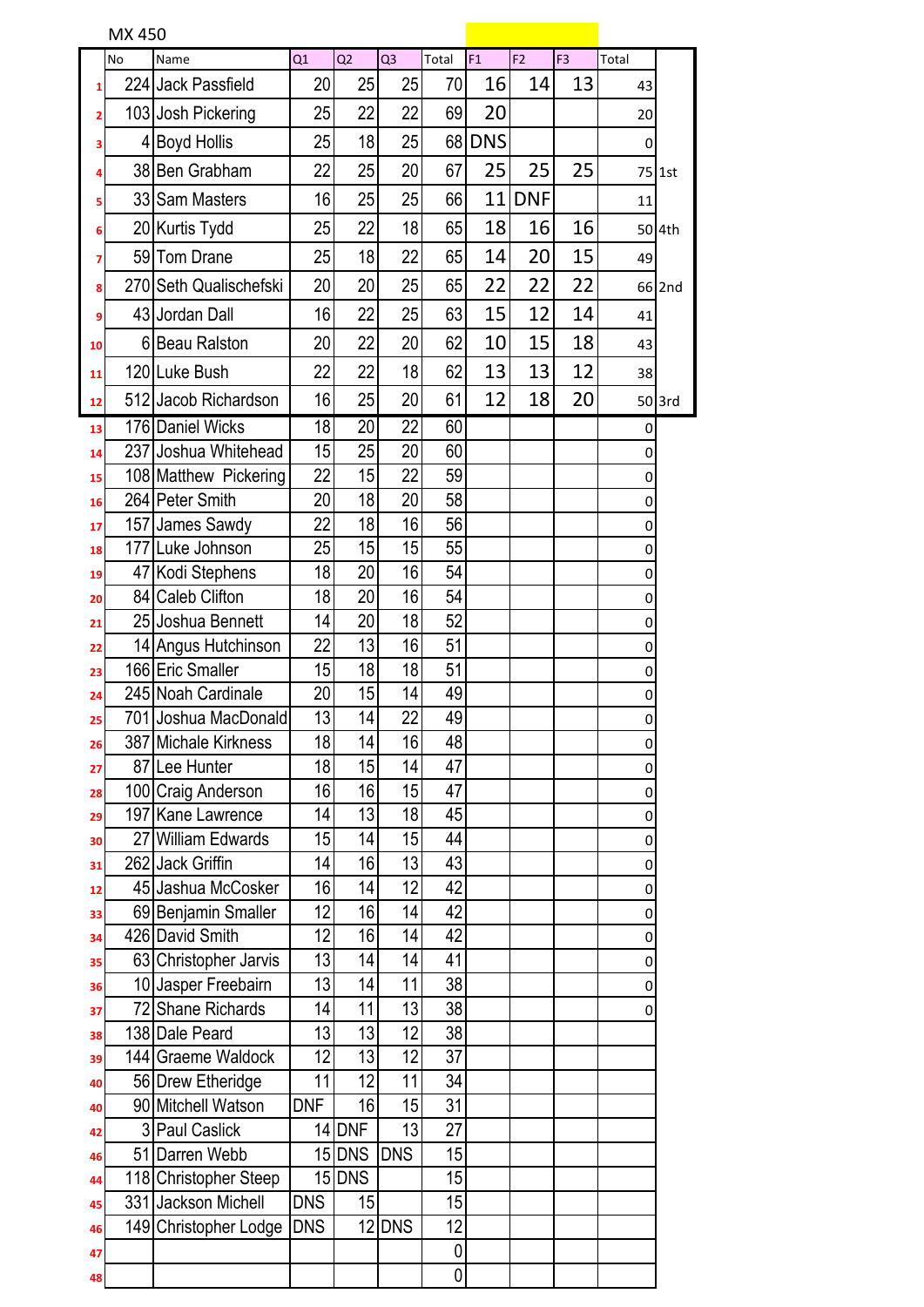| <b>DISCIPLINE</b>  | <b>NO</b> | <b>RIDER</b>         | Race 1      | Team | Race 2 | Team | Team<br>progress | Race 3 | Team | <b>Overall</b> | Indivual |
|--------------------|-----------|----------------------|-------------|------|--------|------|------------------|--------|------|----------------|----------|
|                    |           | 237 Josh Whitehead   | 12          | 34   | 14     |      |                  | 14     |      |                | 40       |
| <b>MOTOCROSS</b>   |           | 84 Caleb Clifton     | 22          |      | 13     | 27   | 61               | 10     | 24   | 85             | 45       |
|                    |           | 6 Beau Ralston       | 25          |      | 22     |      | 68               | 25     |      |                | 72       |
| <b>OFF ROAD</b>    |           | 47 Kodi Stephens     | 10          | 35   | 11     | 33   |                  | 9      | 34   | 102            | 30       |
|                    |           | 20 Tom Edwards       | 14          |      |        | 10   | 24               | 13     |      |                | 27       |
| <b>ROAD RACING</b> |           | 224 Jack Passfield   | $\mathbf 0$ | 14   | 10     |      |                  | 12     | 25   | 49             | 22       |
| <b>SPEEDWAY</b>    |           | 33 Sam Masters       | 13          | 29   | 15     | 35   | 64               | 18     | 38   | 102            | 46       |
|                    |           | 103 Josh Pickering   | 16          |      | 20     |      |                  | 20     |      |                | 56       |
| <b>SUPERCROSS</b>  |           | 104 Craig Anderson   | 18          | 29   | 16     | 28   | 57               | 15     | 26   | 83             | 49       |
|                    |           | 100 Danny Anderson   | 11          |      | 12     |      |                  | 11     |      |                | 34       |
| <b>DIRT TRACK</b>  |           | 387 Michael Kirkness | 15          |      | 25     |      |                  | 22     | 38   |                | 62       |
|                    |           | 3 Paul Caslick       | 20          | 35   | 18     | 43   | 78               | 16     |      | 116            | 54       |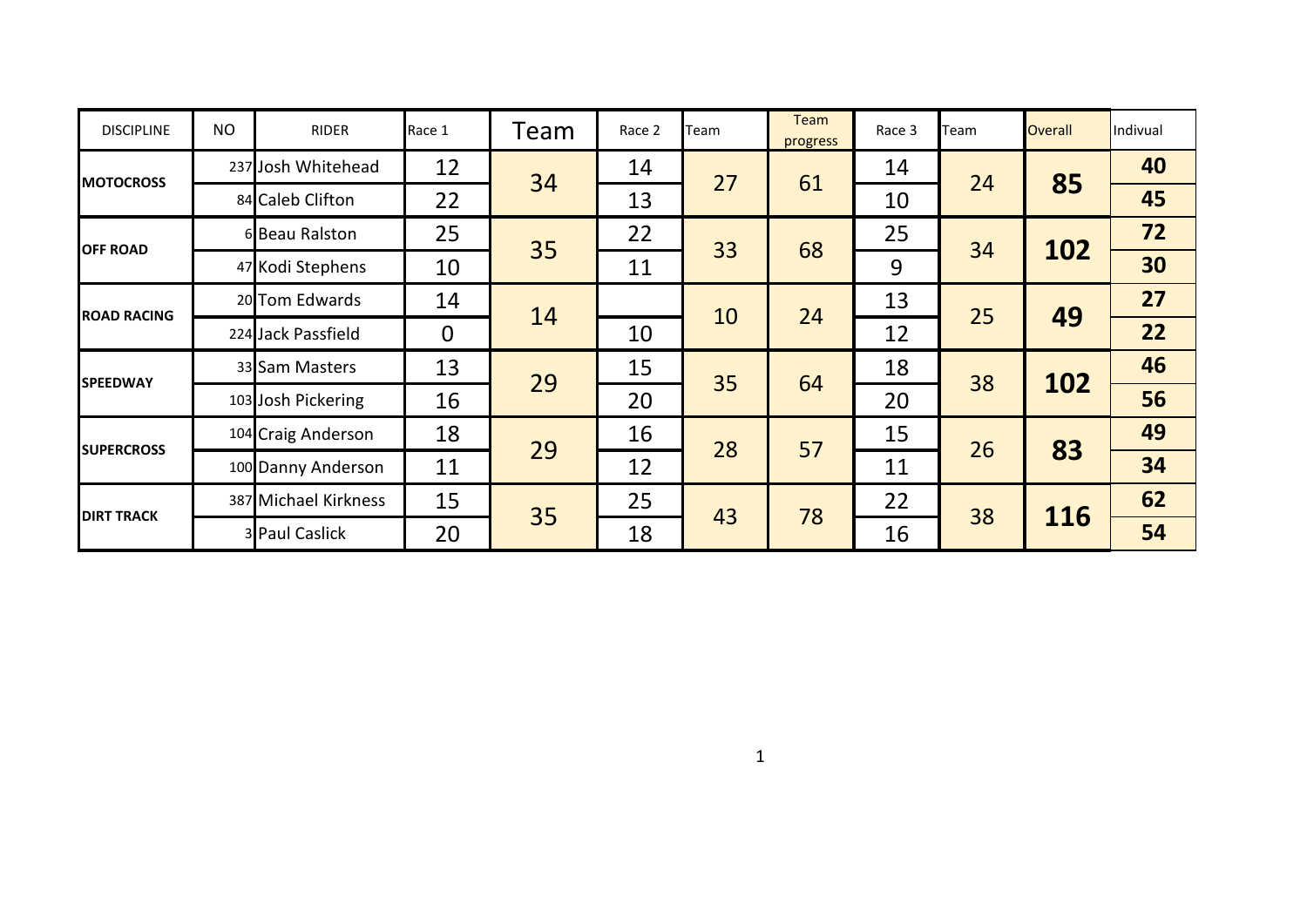|    | No             | Name                   | Q1              | Q2              | Q <sub>3</sub> | Total       | F1 | F <sub>2</sub> | F <sub>3</sub> | Total     |          |
|----|----------------|------------------------|-----------------|-----------------|----------------|-------------|----|----------------|----------------|-----------|----------|
| 1  |                | 33 Sam Masters         | 25              | 22              | 18             | 65          | 25 | 25             | 18             |           | 68 1st   |
| 2  |                | 971 Tom Edwards        | 20              | 25              | 14             | 59          | 22 | 16             | 20             |           | $58$ 3rd |
| 3  | 59             | Tom Drane              | 20              | 13              | 22             | 55          | 11 | 22             | 25             |           | 58 2nd   |
| 4  |                | 104 Danny Anderson     | 16              | 20              | 25             | 61          | 20 | 20             | 16             |           | 56 4th   |
| 5  |                | 14 Angus Hutchinson    | 16              | 22              | 22             | 60          | 16 | 18             | 14             | 48        |          |
| 6  |                | 270 Seth Qualischefski | 25              | 20 <sup>°</sup> | 25             | 70          | 10 | 15             | 22             | 47        |          |
| 7  |                | 87 Lee Hunter          | 13              | 18              | 15             | 46          | 14 | 14             | 15             | 43        |          |
| 8  |                | 157 James Sawdy        | 18              | 16              | 13             | 47          | 15 | 13             | 13             | 41        |          |
| 9  |                | 17 Mitchell Watson     | 22              | 18              | 16             | 56          | 12 | 12             |                | 24        |          |
| 10 |                | 65 Josh Pickering      | 22              | 25              | 14             | 61          | 18 |                |                | 18        |          |
| 11 |                | 262 Jack Griffin       | 14              | 12              | 15             | 41          | 13 | <b>DNF</b>     |                | 13        |          |
| 12 |                | 27 William Edwards     | 14              | 13              | 20             | 47          |    | <b>DNF</b>     | 12             | 12        |          |
| 13 |                | 139 Brayden Gay        | 15              | 15              | 16             | 46          |    |                |                | $\pmb{0}$ |          |
| 14 | $\overline{7}$ | Joshua Bunt            |                 | 18 NDF          | 20             | 38          |    |                |                | 0         |          |
| 15 |                | 263 Dane Griffin       | 13              | 12              | 12             | 37          |    |                |                | 0         |          |
| 16 |                | 69 Benjamin Smaller    | 11              | 14              | 11             | 36          |    |                |                | 0         |          |
| 17 |                | 245 Noah Cardinale     | 15 <sup>1</sup> | <b>DNF</b>      | 18             | 33          |    |                |                | 0         |          |
| 18 |                | 26 John Bennett        | 14              | 16              |                | 30          |    |                |                | $\pmb{0}$ |          |
| 19 |                | 426 David Smith        |                 | 15              | 13             | 28          |    |                |                | 0         |          |
| 20 |                | 983 Zachary Wallace    | <b>DNS</b>      | 14              | 12             | 26          |    |                |                | $\pmb{0}$ |          |
| 21 |                |                        |                 |                 |                | 0           |    |                |                | $\pmb{0}$ |          |
| 22 |                |                        |                 |                 |                | $\mathbf 0$ |    |                |                | $\pmb{0}$ |          |
| 23 |                |                        |                 |                 |                | $\pmb{0}$   |    |                |                | 0         |          |

MX 250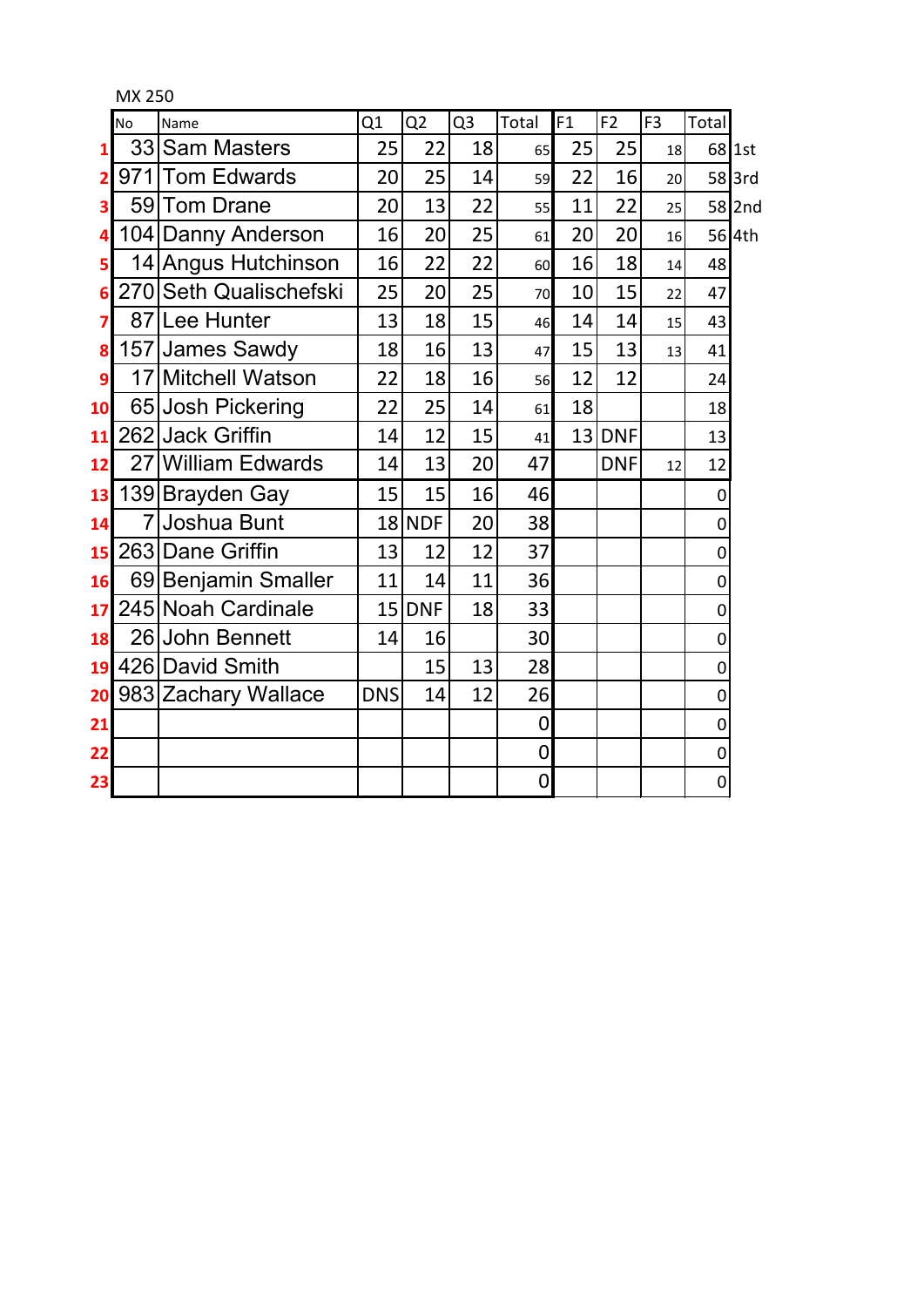|                | <b>MX OPEN</b>    |                        |    |                |                |       |          |           |  |  |  |  |
|----------------|-------------------|------------------------|----|----------------|----------------|-------|----------|-----------|--|--|--|--|
|                | <b>No</b><br>Name |                        | F1 | F <sub>2</sub> | F <sub>3</sub> | Total | Final    | Placings  |  |  |  |  |
| Q <sub>1</sub> |                   | 176 Daniel Wicks       | 25 | 25             | 22             | 72    |          | $25$ 1st  |  |  |  |  |
| Q <sub>2</sub> |                   | 14 Angus Hutchinson    | 25 | 20             | 25             | 70    | 16       |           |  |  |  |  |
| Q <sub>3</sub> | 237               | Joshua Whitehead       | 22 | 22             | 25             | 69    | 22       | 2nd       |  |  |  |  |
| Q4             | 84                | <b>Caleb Clifton</b>   | 20 | 22             | 20             | 62    |          | $20$  3rd |  |  |  |  |
| Q <sub>5</sub> | 701               | Joshua MacDonald       | 22 | 25             | 15             |       | $62$ dns |           |  |  |  |  |
| Q <sub>6</sub> |                   | 108 Matthew Pickering  | 20 | 20             | 16             |       | 56 dns   |           |  |  |  |  |
| Q7             |                   | 47 Kodi Stephens       | 18 | 14             | 22             | 54    | 10       |           |  |  |  |  |
| Q8             | 27                | <b>William Edwards</b> | 18 | 18             | 15             | 51    | 11       |           |  |  |  |  |
| Q <sub>9</sub> |                   | 197 Kane Lawrence      | 13 | 18             | 18             | 49    | 14       |           |  |  |  |  |
| Q10            |                   | 157 James Sawdy        | 15 | 15             | 16             | 46    | 13       |           |  |  |  |  |
| Q11            |                   | 87 Lee Hunter          | 16 |                | 18             | 34    | 12       |           |  |  |  |  |
| Q12            |                   | 245 Noah Cardinale     |    | 13             | 20             | 33    | 18       |           |  |  |  |  |
| Q13            |                   | 139 Brayden Gay        | 16 | 16             |                | 32    |          |           |  |  |  |  |
| Q14            |                   | 45 Jashua McCosker     | 15 |                |                | 15    |          |           |  |  |  |  |
| Q15            |                   | 262 Jack Griffin       | 14 |                |                | 14    |          |           |  |  |  |  |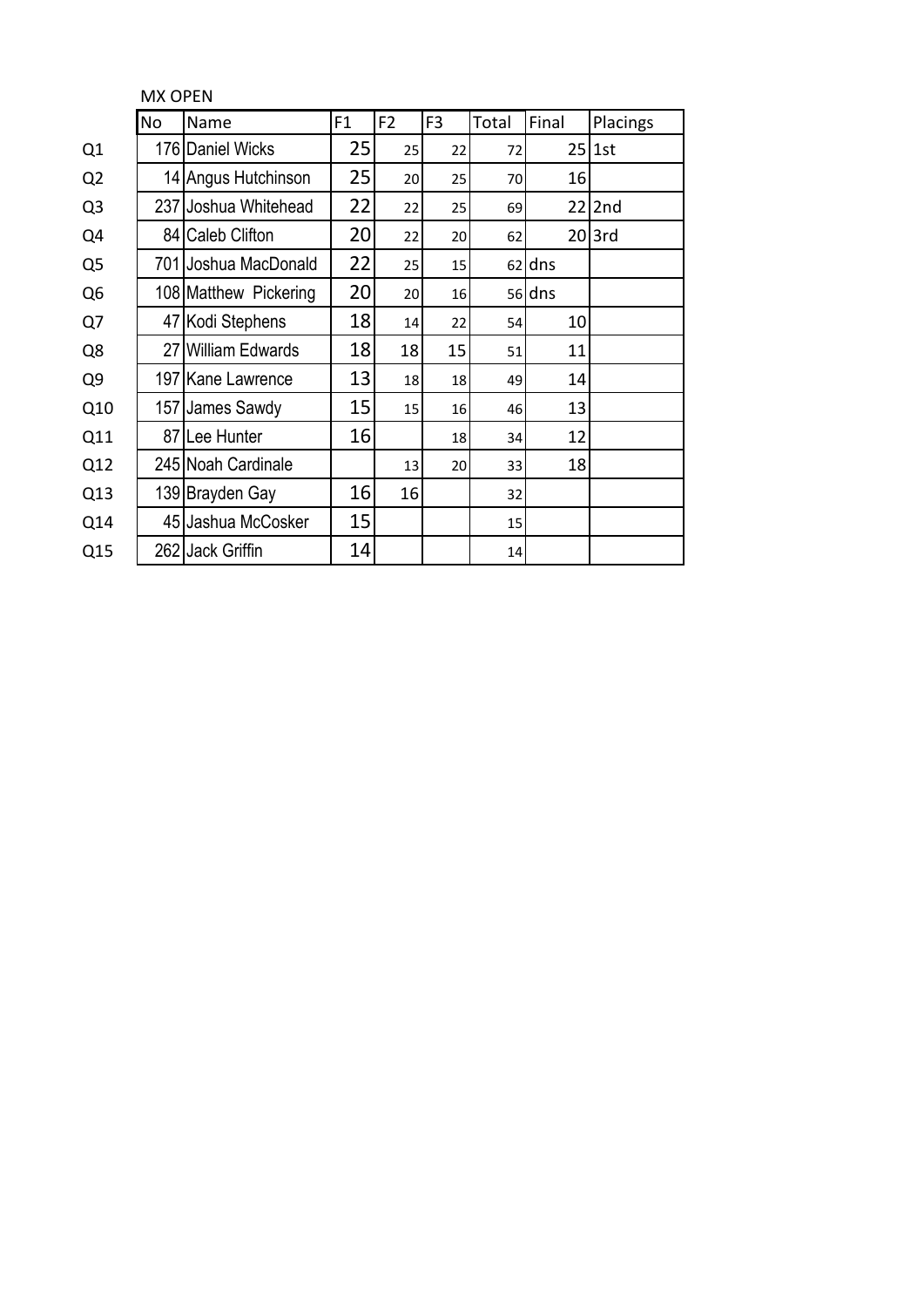|    | <b>Bushmans</b> |                       |     |                 |                 |            |     |       |       |           |  |  |
|----|-----------------|-----------------------|-----|-----------------|-----------------|------------|-----|-------|-------|-----------|--|--|
|    | No              | Name                  | Rd1 | Rd <sub>2</sub> | Rd3             | Rd4        | Rd5 | Total | Final | Placing   |  |  |
| 1  |                 | 166 Eric Smaller      | 25  | 25              | 25              | 25         | 25  | 125   |       | $25$ 1st  |  |  |
| 2  |                 | 45 Joshua McCosker    | 20  | 25              | 25              | 25         | 22  | 117   | 18    |           |  |  |
| 3  |                 | 56 Zac Campbell       | 22  | 22              | 22              | 22         | 25  | 113   | 22    | 2nd       |  |  |
| 4  |                 | 119 Brett Riley       | 25  | 22              | 18              | 20         | 20  | 105   | 13    |           |  |  |
| 5  |                 | 261 Jason Griffin     | 20  | 20              | 20              | 22         | 22  | 104   |       | $20$  3rd |  |  |
| 6  |                 | 25 Micheal Gear       | 15  | 18              | 22              | 16         | 20  | 91    | 14    |           |  |  |
| 7  |                 | 42 Garry Rooke        | 15  | 20              | 20              | 18         | 16  | 89    | 15    |           |  |  |
| 8  |                 | 118 Christopher Steep | 22  | 18              | 16              | <b>DNS</b> | 18  | 74    | 16    |           |  |  |
| 9  |                 | 86 Ricky Balcombe     | 16  | 16              | 15              | 18         |     | 65    |       |           |  |  |
| 10 |                 | 312 Damon Maddock     | 16  | 15              | 18 <sup>l</sup> | <b>DNS</b> |     | 49    |       |           |  |  |
| 11 |                 | 51 Darren Webb        | 18  |                 |                 |            |     | 18    |       |           |  |  |
| 12 |                 | 818 Peter White       | 18  |                 |                 |            |     | 18    |       |           |  |  |
| 13 |                 | 4 Ross Merrick        |     |                 |                 |            |     | 0     |       |           |  |  |
| 14 |                 | 5 Anthony Farrell     |     |                 |                 |            |     | 0     |       |           |  |  |
| 15 |                 | 177 Luke Johnson      |     |                 |                 |            |     | 0     |       |           |  |  |
| 16 |                 |                       |     |                 |                 |            |     | 0     |       |           |  |  |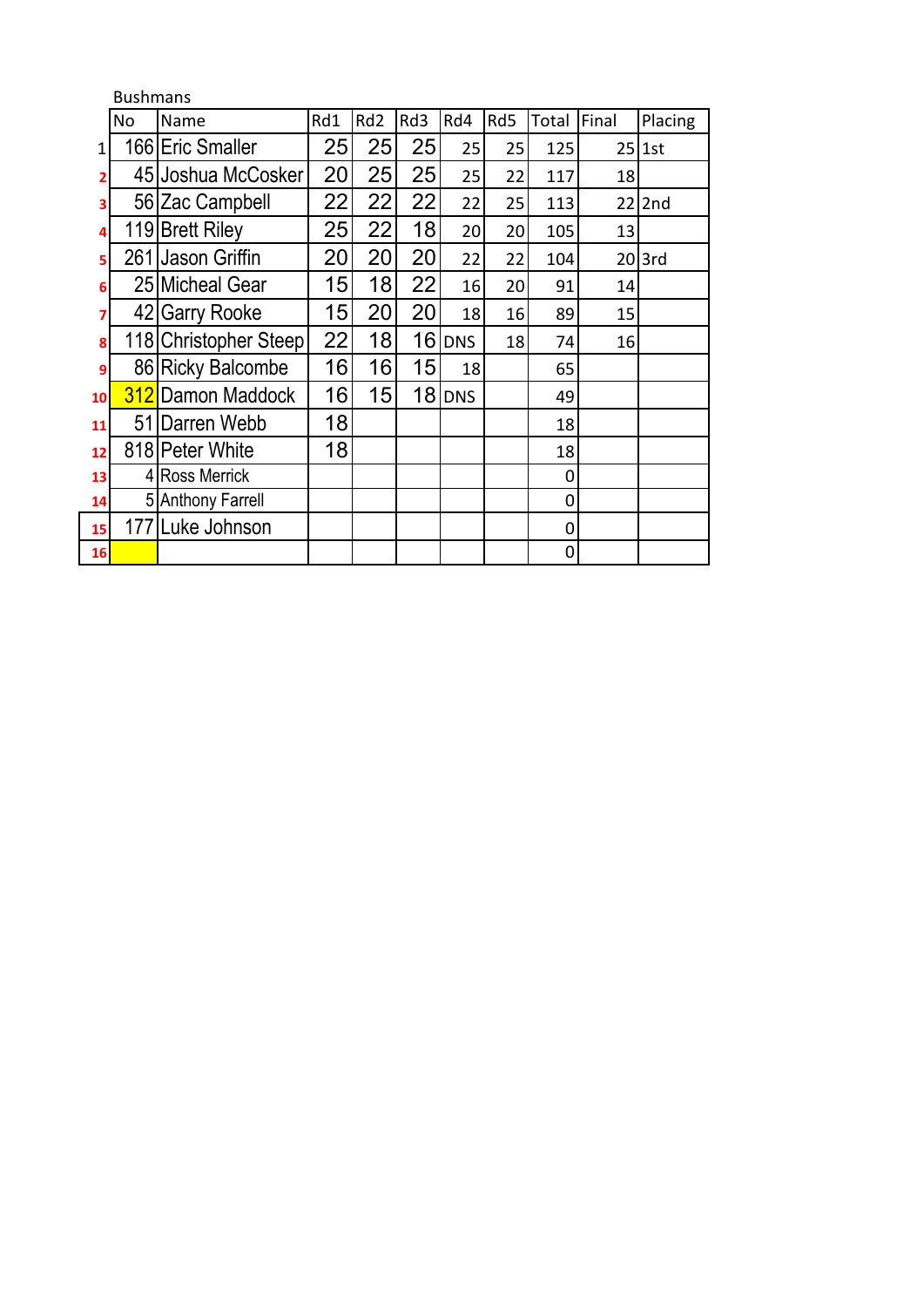Junior 85

| No             | Name                   | RD1 | RD <sub>2</sub> | RD <sub>3</sub> | RD4 | Total     | Placings          |
|----------------|------------------------|-----|-----------------|-----------------|-----|-----------|-------------------|
| $\overline{7}$ | Sam Drane              | 25  | 25              | 25              | 25  | $100$ 1st |                   |
|                | 555 Lachlan Russell    | 22  | 22              | 22              | 22  |           | 88 2nd            |
|                | 90 Zac Brady           | 18  | 20              | 18              | 20  |           | 76 <sub>3rd</sub> |
|                | 46 Cooper Freebairn    | 16  | 16              | 20              | 18  | 70        |                   |
|                | 44 Ruby James          | 14  | 14              | 15              | 12  | 55        |                   |
|                | 295 Hudson Thompson    | 13  | 15              | 13              | 14  | 55        |                   |
|                | 107 Taylen Howard      | 20  |                 | 16              | 15  | 51        |                   |
|                | 106 Bodie Cardinale    | 12  | 13              | 14              | 11  | 50        |                   |
|                | 24 Gage Gower          | 15  | 18 <sup>l</sup> | <b>DNF</b>      | 16  | 49        |                   |
| 27             | <b>Tahj Edwards</b>    | 11  | 12              | 12              | 13  | 48        |                   |
| 157 I          | <b>Cooper Blowes</b>   | 10  | 11              | 11              | 10  | 42        |                   |
| 407            | <b>Bryce Reidsmith</b> |     |                 |                 |     | 0         |                   |
|                |                        |     |                 |                 |     |           |                   |